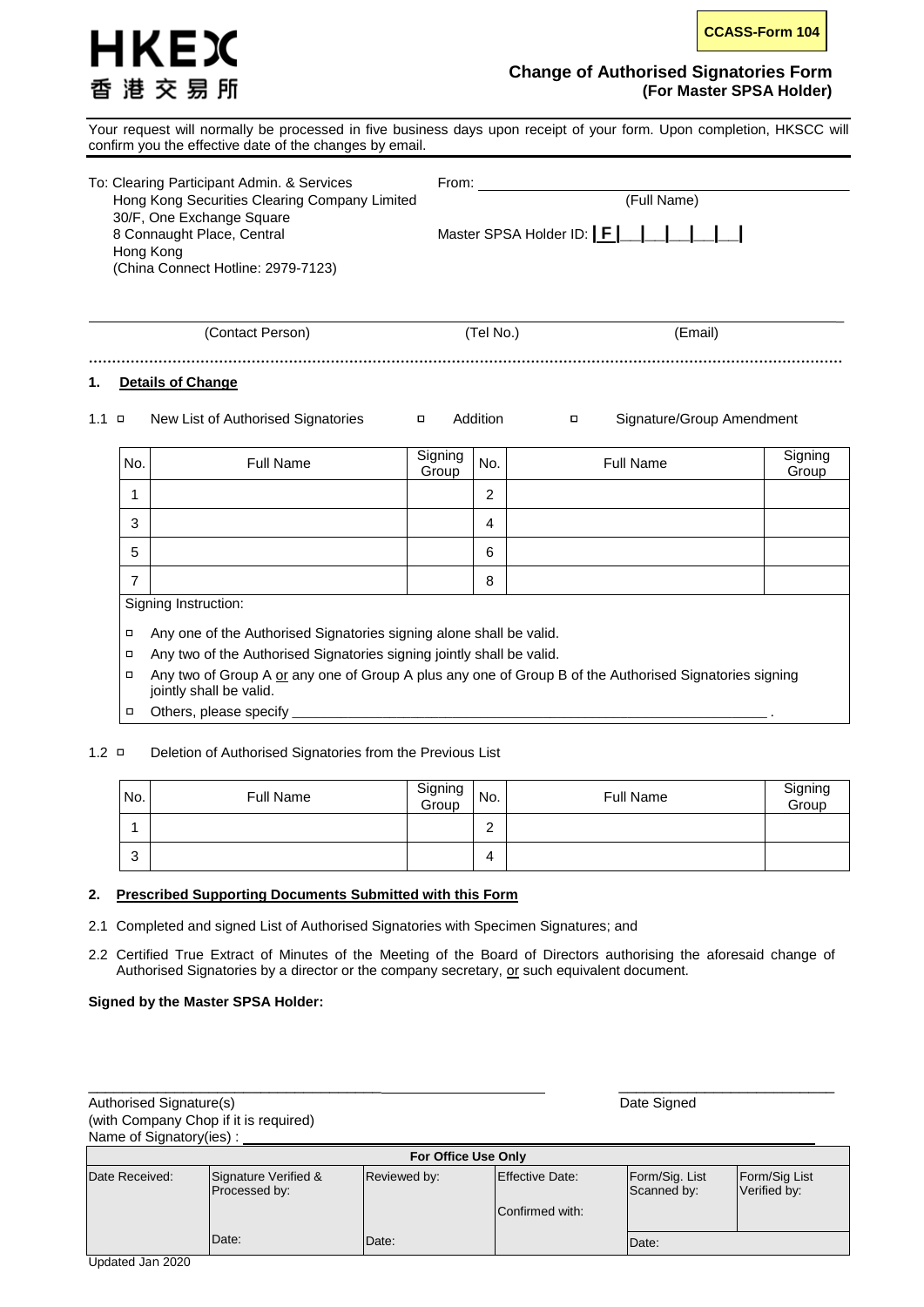

| $From: \_\_$                                                                                                                                 | о       | New List |                                                                  |                                                                       |  |  |  |
|----------------------------------------------------------------------------------------------------------------------------------------------|---------|----------|------------------------------------------------------------------|-----------------------------------------------------------------------|--|--|--|
| (Full Name)                                                                                                                                  | п       | Addition |                                                                  |                                                                       |  |  |  |
| Master SPSA Holder ID:   F                                                                                                                   |         | $\Box$   | Signature/Group Amendment                                        |                                                                       |  |  |  |
|                                                                                                                                              |         |          |                                                                  |                                                                       |  |  |  |
| (Contact Person)                                                                                                                             |         |          | (Tel No.)                                                        | (Email)                                                               |  |  |  |
| Specimen Signature (please sign in the middle of the box by using <b>black or dark blue ball pen</b> and do not let your                     |         |          |                                                                  |                                                                       |  |  |  |
| signature touch or overlap any lines)                                                                                                        |         |          |                                                                  |                                                                       |  |  |  |
|                                                                                                                                              |         |          |                                                                  |                                                                       |  |  |  |
|                                                                                                                                              |         |          |                                                                  |                                                                       |  |  |  |
|                                                                                                                                              |         |          |                                                                  |                                                                       |  |  |  |
|                                                                                                                                              |         |          |                                                                  |                                                                       |  |  |  |
| Full Name (1):                                                                                                                               | Group ( |          | Full Name (2):                                                   | Group (                                                               |  |  |  |
|                                                                                                                                              |         |          |                                                                  |                                                                       |  |  |  |
|                                                                                                                                              |         |          |                                                                  |                                                                       |  |  |  |
|                                                                                                                                              |         |          |                                                                  |                                                                       |  |  |  |
|                                                                                                                                              |         |          |                                                                  |                                                                       |  |  |  |
| Full Name (3):                                                                                                                               | Group ( |          | Full Name (4):                                                   | Group (                                                               |  |  |  |
|                                                                                                                                              |         |          |                                                                  |                                                                       |  |  |  |
|                                                                                                                                              |         |          |                                                                  |                                                                       |  |  |  |
|                                                                                                                                              |         |          |                                                                  |                                                                       |  |  |  |
|                                                                                                                                              |         |          |                                                                  |                                                                       |  |  |  |
|                                                                                                                                              |         |          |                                                                  |                                                                       |  |  |  |
| Full Name (5):                                                                                                                               | Group ( |          | Full Name (6):                                                   | Group (                                                               |  |  |  |
|                                                                                                                                              |         |          |                                                                  |                                                                       |  |  |  |
|                                                                                                                                              |         |          |                                                                  |                                                                       |  |  |  |
|                                                                                                                                              |         |          |                                                                  |                                                                       |  |  |  |
|                                                                                                                                              |         |          |                                                                  |                                                                       |  |  |  |
| Full Name (7):<br><b>Signing Instruction:</b>                                                                                                | Group ( |          | Full Name (8):<br><b>Company Chop Requirement (see * below):</b> | Group (                                                               |  |  |  |
| Any one signature shall be valid.<br>Π                                                                                                       |         |          | No<br>$\Box$                                                     |                                                                       |  |  |  |
| Any two signatures shall be valid.<br>о<br>Any two of Group A or any one of Group A plus any<br>$\Box$                                       |         |          | $\Box$<br>any lines of this box)                                 | Yes (please stamp the chop clearly and do not let it touch or overlap |  |  |  |
| one of Group B signatures shall be valid.                                                                                                    |         |          |                                                                  |                                                                       |  |  |  |
| Others, please specify<br>о                                                                                                                  |         |          |                                                                  |                                                                       |  |  |  |
|                                                                                                                                              |         |          |                                                                  |                                                                       |  |  |  |
|                                                                                                                                              |         |          |                                                                  |                                                                       |  |  |  |
| *Company chan is required <b>ONLY</b> if you are required to affix company chan to execute a document under the laws of your jurisdiction of |         |          |                                                                  |                                                                       |  |  |  |

*\*Company chop is required ONLY if you are required to affix company chop to execute a document under the laws of your jurisdiction of incorporation, your articles of association or your company policy.*

| For Office Use Only |               |              |                                   |  |                 |  |  |  |
|---------------------|---------------|--------------|-----------------------------------|--|-----------------|--|--|--|
| Date Received:      | Processed by: | Reviewed by: | S. Scanned by:<br>S. Verified by: |  | Effective Date: |  |  |  |
| .<br>$\cdots$       | Date:         | Date:        | Date:                             |  |                 |  |  |  |

Updated Jan 2020